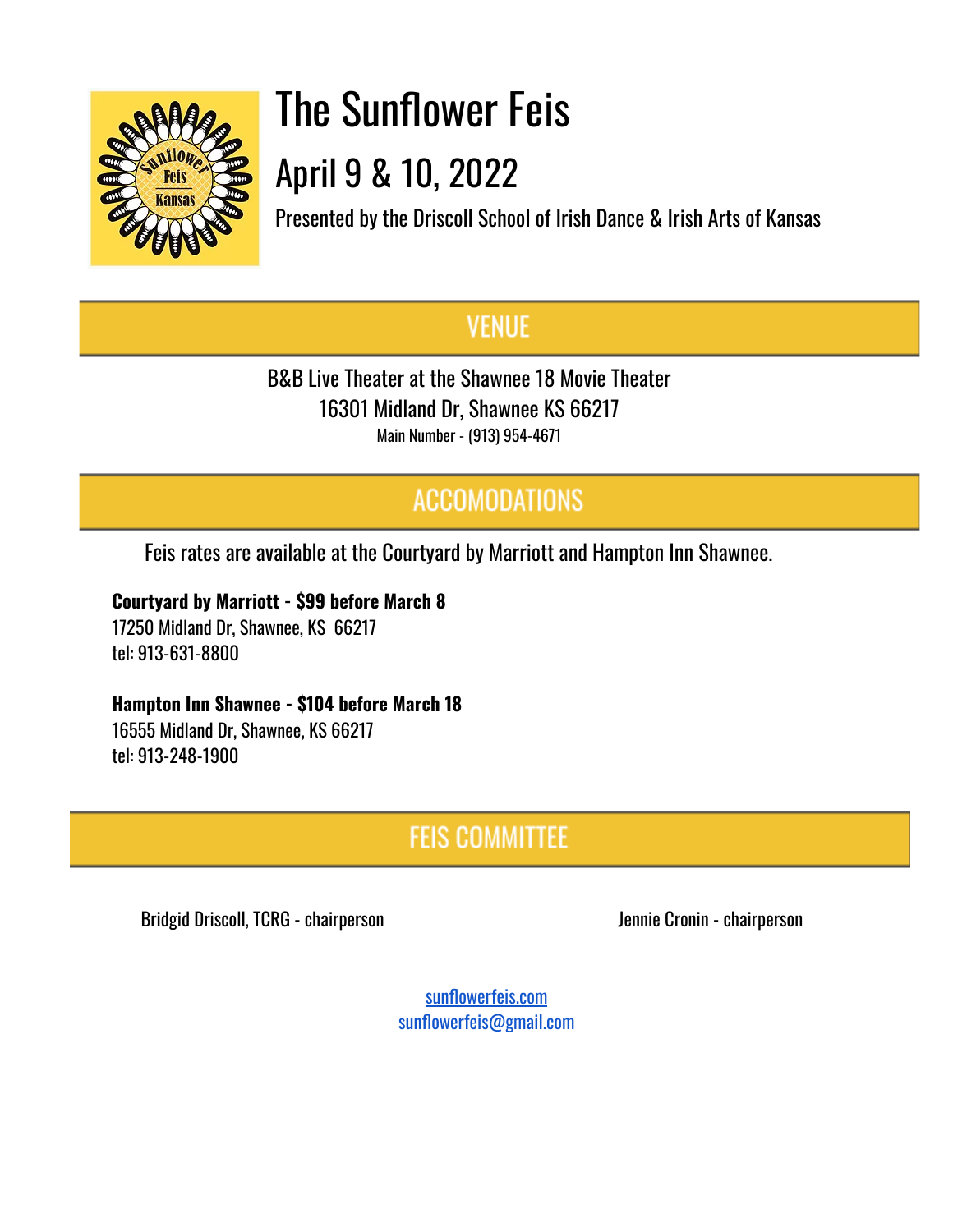## **IMPORTANT DATES TO REMEMBER**

- REGISTRATION opens on **February 21, 2022** at [www.ifeis.net](http://www.ifeis.net/). No paper, email or phone entries permitted.
- ON TIME REGISTRATION IS DUE, paid in full by **March 25, 2022** before 11:00 PM.
- LATE REGISTRATIONS accepted **March 26 - April 1** with a late fee of \$30 per entry.
- ONLINE CHANGES CLOSE on **Monday, April 4**.
- **FEIS DAY REGISTRATION is not accepted.**

## **ENTRY LIMITS**

- 200 paid First Feis and Beginner 1 Prizewinner
- 100 paid Preliminary Championship
- 50 paid Open Championship

## **FRIDAY NIGHT PRE-REGISTRATION**

There will be a registration table on Friday, April 8 from 6:00-8:00 PM. Enter through the main entrance of the B&B Shawnee movie theater and follow signs for the Live Theater.

Number pick up will be available for both Saturday and Sunday competitions.

## **ADDITIONAL FEES**

DAY OF FEIS Changes & Additions:

\$30 fee in addition to registration and family fee.

DAY OF FEIS Registration:

New entries day of feis will not be accepted.

Family Max will not apply when change fees or late fees are incurred.

## **SATURDAY FEIS INFO**

Open to dancers in Open Championship, Preliminary Championship, Adult Championship Special and Teams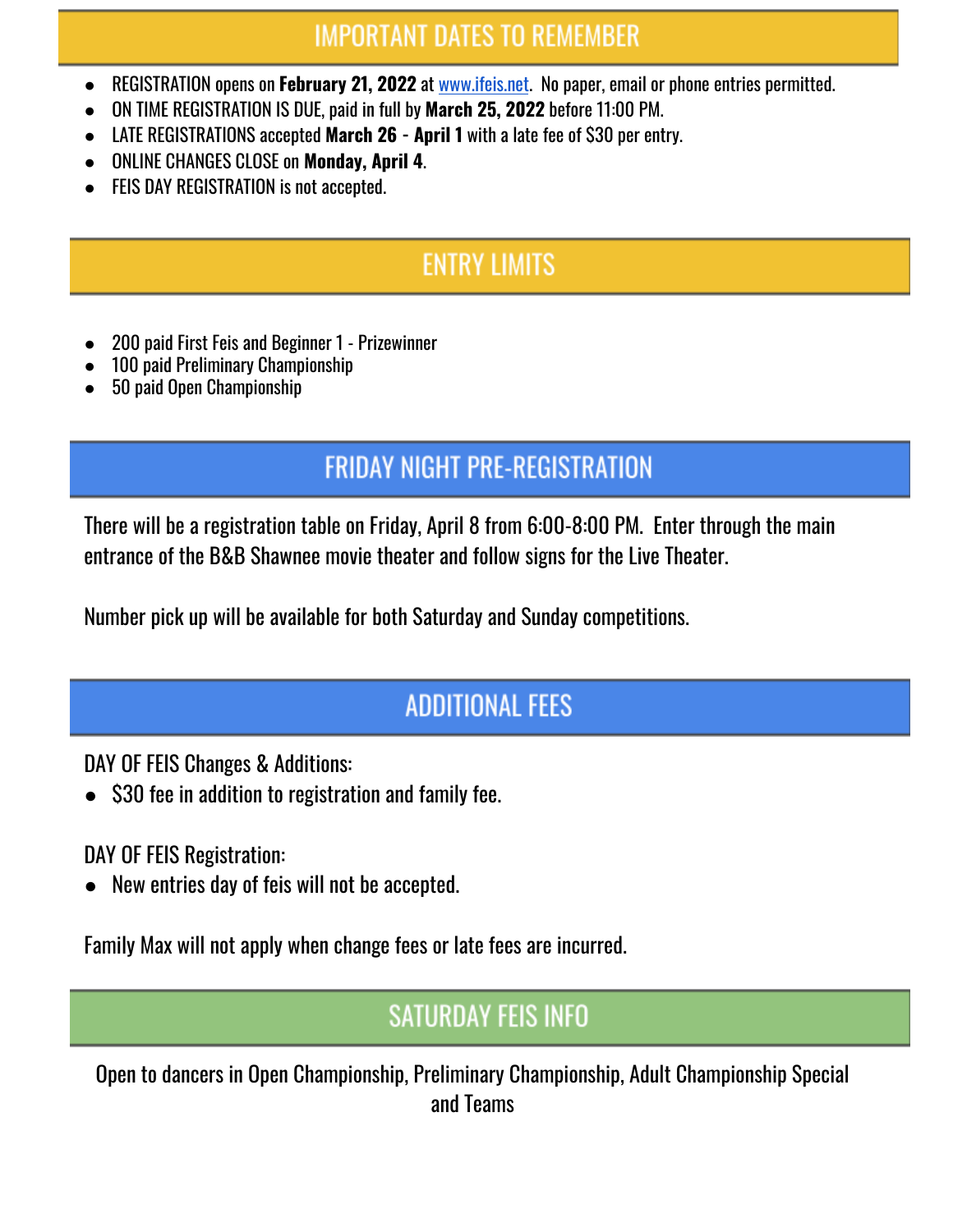### COMPETITIONS BEGIN PROMPTLY AT 8:00 AM

- Competitions will begin with Open Championship dancers, dancing oldest to youngest.
- Preliminary Championship dancers will follow, dancing oldest to youngest.
- Adult Championships will follow
- Teams competitions will be held at the end of the day.

## **SATURDAY ENTRY LIMITS**

- 100 paid Preliminary Championship
- 50 paid Open Championship
- 20 paid Adult Championship Special

## **SATURDAY REGISTRATION**

- Registration will open at 7:00 a.m and will remain open throughout the day
- Pre-Registration for Sunday will close at 4:00 p.m. on Saturday.

## **SATURDAY CULTURAL COMPETITION**

- Art submissions welcome in any medium.
- Must be dropped off no later than 2:00 p.m. on Saturday, April 9.
- Judging will take place before the end of the competition day Saturday.
- Submissions may be picked up after 3:00 p.m. Saturday but no later than 2:00 p.m. on Sunday.
- ART-U10, ART-U15, ART-O15

## **SUNDAY FEIS INFO**

## Open to dancers in First Feis and Beginner 1 - Prizewinner

### COMPETITIONS BEGIN PROMPTLY AT 8:00 AM

- Competitions will begin with First Feis, Beginner I and Beginner II dancing youngest to oldest.
- Novice and Prizewinner competitions will not begin until Beginner dances are completed.

## **SUNDAY ENTRY LIMITS**

200 First Feis and Beginner 1 - Prizewinner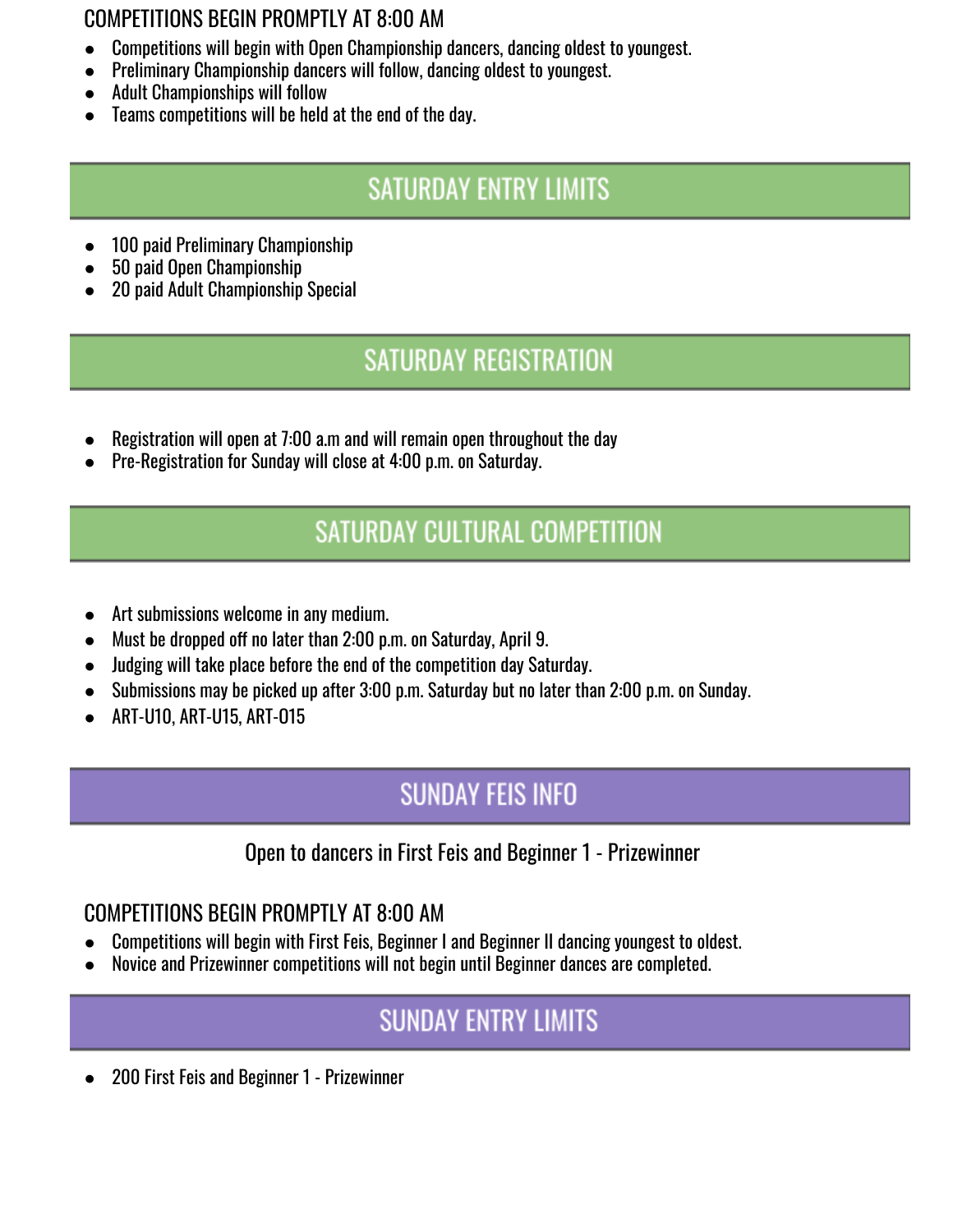## **SUNDAY REGISTRATION**

Registration will open at 7:00 a.m.

## **IMPORTANT INFORMATION FOR SATURDAY & SUNDAY**

- All grade dancers will dance 2 at a time.
- PC/OC dancers will dance 2 at a time for hard shoe and 2 at a time for soft shoe.
- All OC sets will be danced one at a time.
- PC/OC runs oldest to youngest.
- Grades runs youngest to oldest.
- Stage assignments will be finalized by Tuesday, April 5, 2022.
- Grades and PC competitions will be split once competition reaches 24 competitors.
- All efforts WILL be made to combine competitions where there are less than 5 competitors entered. This includes combining age groups as well as girls/ladies with boys/men. See complete Mid America rules below.

## **FEIS STAGES**

- The stage at the B&B Live Theater is a 2' high raised platform which will have shower pan liner on top.
- PC/OC will measure 24' x 48'
- Grade levels stages will be 24' x 24'

## IMPORTANT INFORMATION REGARDING REFUNDS, CAMPING & COVID

- Before registering, please check your local school, work and travel advisory rules. There will be absolutely NO REFUNDS even if you are not allowed to attend the feis.
- Should the Feis be canceled due to Covid-related restrictions, registration will be refunded LESS a \$5 fee per registration. This is the only exception to the NO REFUNDS rule.
- The 2022 Sunflower Feis Committee will continue to monitor Covid-19 policies in accordance with local, state and federal guidance and will adapt the Feis safety protocol appropriately. While a mask mandate may not be in effect in Shawnee, KS at the time of the Sunflower Feis, the Feis committee reserves the right to require masks in the competition for the safety of all dancers and their families. All attendees must adhere to the rules and policies.
- Each dancer will be allowed to bring one spectator with them into the theater on their competition day.
- There will be no camping outside of the ballroom. There can be no practicing or warm ups in the hallways.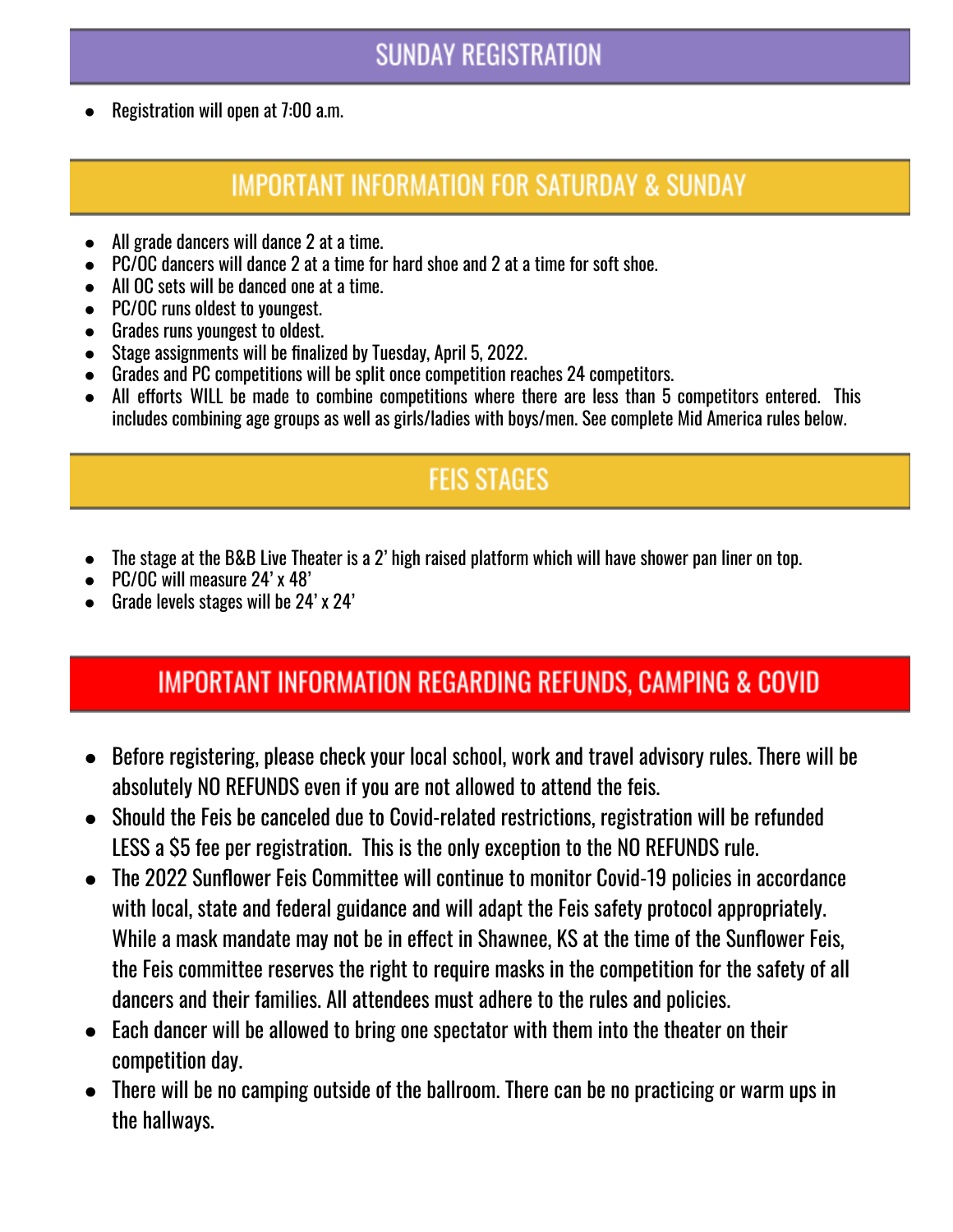## **NUMBERING SYSTEM**

| $1st$ Digit                      | Level Category: FIRST FEIS Dances all begin with "1", BEGINNER 1 with "2", and so forth                                                             |
|----------------------------------|-----------------------------------------------------------------------------------------------------------------------------------------------------|
| $2nd$ and $3rd$ Digits           | Age Group, Girls begin at 01 and Boys begin at 51.<br>So "05" means girls under 5, while 61 means boys under 11.<br>99 is for ADULT dancers         |
| $4th$ and $5th$ Digits (Letters) | Competition Type: $RL = REEL$ $LI = LIGHT JIG$ $SI = SLIP JIG$ $TI = TREELE JIG$<br>$HP = HORNPIPE$ $PD = ST PARTRICK$ $DAY$ $TS = TRADITIONAL SET$ |
| <b>Last Digit</b>                | Competitions ending with 2 signify SECOND CHANCE competitions                                                                                       |

#### **AGE GROUP**: your age group is determined by the YEAR the competitor was born. This changes from year to year!

| For 2022 | U <sub>5</sub>   | <u>U6</u> | U7               | <u>U8</u>          | U9 | <u>U10</u> | $\overline{U11}$ | U12       | U13 | U14  | $ $ U15 | U16  | U17  | U18  |
|----------|------------------|-----------|------------------|--------------------|----|------------|------------------|-----------|-----|------|---------|------|------|------|
| Born in: | $\frac{1}{2017}$ | 2016      | $\frac{1}{2015}$ | 2014   2013   2012 |    |            | 2011             | 2010 2009 |     | 2008 | 2007    | 2006 | 2005 | 2004 |

PLEASE NOTE: Age groupings beginning with "O" mean THAT age AND over (example O11 means 11 and older)

### **FIRST FEIS**

The First Feis level has been established for dancers who are competing in their very first Feis. Once a dancer competes in the First Feis category, the dancer must move into Beginner 1 or Beginner 2. AT THIS LEVEL, DANCERS ARE NOT ALLOWED TO COMPETE IN SOLO COSTUMES (only school costumes are allowed) **Dancers competing in the First Feis category are limited to participating in the First Feis Category ONLY**

|                 |                |           |       | <b>GIRLS</b> |           |                 |                 |       |              |       |              | <b>BOYS</b>  |           |                 |       |       |
|-----------------|----------------|-----------|-------|--------------|-----------|-----------------|-----------------|-------|--------------|-------|--------------|--------------|-----------|-----------------|-------|-------|
|                 | U <sub>5</sub> | <u>U6</u> | U     | <u>U8</u>    | <u>U9</u> | U <sub>10</sub> | U <sub>11</sub> | 011   | <u>U5</u>    | U6    | <u>U7</u>    | <u>U8</u>    | <u>U9</u> | U <sub>10</sub> | U11   | 011   |
| REEL            | 105RL          | 106RL     | 107RL | 108RL        | 109RL     | <b>110RL</b>    | <b>111RL</b>    | 112RL | <b>155RL</b> | 156RL | <b>157RL</b> | <b>158RL</b> | 159RL     | <b>160RL</b>    | 161RL | 162RL |
| LIGHT JIG       | 105LJ          | 106LJ     | 107LJ | 108LJ        | 109LJ     | 110LJ           | 111L            | 112LJ | 155LJ        | 156LJ | 157LJ        | 158LJ        | 159LJ     | 160LJ           | 161LJ | 162LJ |
| <b>SLIP JIG</b> | 105SJ          | 106SJ     | 107SJ | 108SJ        | 109SJ     | 110SJ           | 111SJ           | 112SJ |              |       |              |              |           |                 |       |       |

### **BEGINNER 1 (BEGINNER)**

A dancer who has been dancing for less than one year. A Beginner 1 must move to Beginner 2 no later than January  $1<sup>st</sup>$  of the dancer's second year of instruction, or may move to Beginner 2 earlier with teacher's permission and provided that the Feis has not closed to changes. Note: a Beginner 1 dancer who starts in September, may continue as a Beginner 1 until December of the following year (16 months) before moving into Beginner 2.

#### AT THIS LEVEL, DANCERS ARE NOT ALLOWED TO COMPETE IN SOLO COSTUMES (only school costumes are allowed)

|           |           |                |       |           | <b>GIRLS</b> |       |       |       |       |                |           |                |              | <b>BOYS</b> |                 |       |       |       |
|-----------|-----------|----------------|-------|-----------|--------------|-------|-------|-------|-------|----------------|-----------|----------------|--------------|-------------|-----------------|-------|-------|-------|
|           | <u>U5</u> | U <sub>6</sub> | U     | <b>U8</b> | U9           | U10   | U11   | U12   | 012   | U <sub>5</sub> | <u>U6</u> | U <sub>7</sub> | <u>U8</u>    | U9          | U <sub>10</sub> | U11   | U12   | 012   |
| REEL      | 205RL     | 206RL          | 207RL | 208RL     | 209RL        | 210RL | 211RL | 212RL | 213RL | 255RL          | 256RL     | 257RL          | <b>258RL</b> | 259RL       | <b>260RL</b>    | 261RL | 262RL | 263RL |
| LIGHT JIG | 205LJ     | 206LJ          | 207LJ | 208LJ     | 209LJ        | 210LJ | 211L  | 212L  | 213L  | 255LJ          | 256LJ     | 257LJ          | 258LJ        | 259L        | 260LJ           | 261LJ | 262LJ | 263L  |
| SLIP JIG  | 205SJ     | 206SJ          | 207SJ | 208SJ     | 209SJ        | 210SJ | 211SJ | 212SJ | 213SJ |                |           |                |              |             |                 |       |       |       |

### **BEGINNER 2 (ADVANCED BEGINNER)**

A dancer who has been dancing for more than one year and who has not won a 1<sup>st</sup>, 2<sup>nd</sup> or 3<sup>rd</sup> place as Beginner 2 dancer. A dancer who has won a 1<sup>st</sup>, 2<sup>nd</sup> or 3<sup>rd</sup> place in a Beginner 2 dance must move into Novice in that dance no later than January 1<sup>st</sup> of the next calendar year or with teacher's permission as soon as the next Feis (if said Feis has not closed to changes).

AT THIS LEVEL, DANCERS ARE NOT ALLOWED TO COMPETE IN SOLO COSTUMES (only school costumes are allowed) ALL HARD SHOE DANCES AT TRADITIONAL SPEEDS

|             |    |             |           |           | GIRLS |                                                               |  |                 |    |           | <b>BOYS</b> |                                           |  |  |
|-------------|----|-------------|-----------|-----------|-------|---------------------------------------------------------------|--|-----------------|----|-----------|-------------|-------------------------------------------|--|--|
|             | U6 |             | <u>U8</u> | <u>U9</u> |       | <u>U10 U11 U12 U13 O13</u>                                    |  | $\overline{U6}$ | U7 | <u>U8</u> |             | <u>U9   U10   U11   U12   U13   O13  </u> |  |  |
| <b>REEL</b> |    | 306RL 307RL | 308RL     |           |       | 309RL   310RL   311RL   312RL   313RL   314RL   356RL   357RL |  |                 |    |           |             | 358RL 359RL 360RL 361RL 362RL 363RL 364RL |  |  |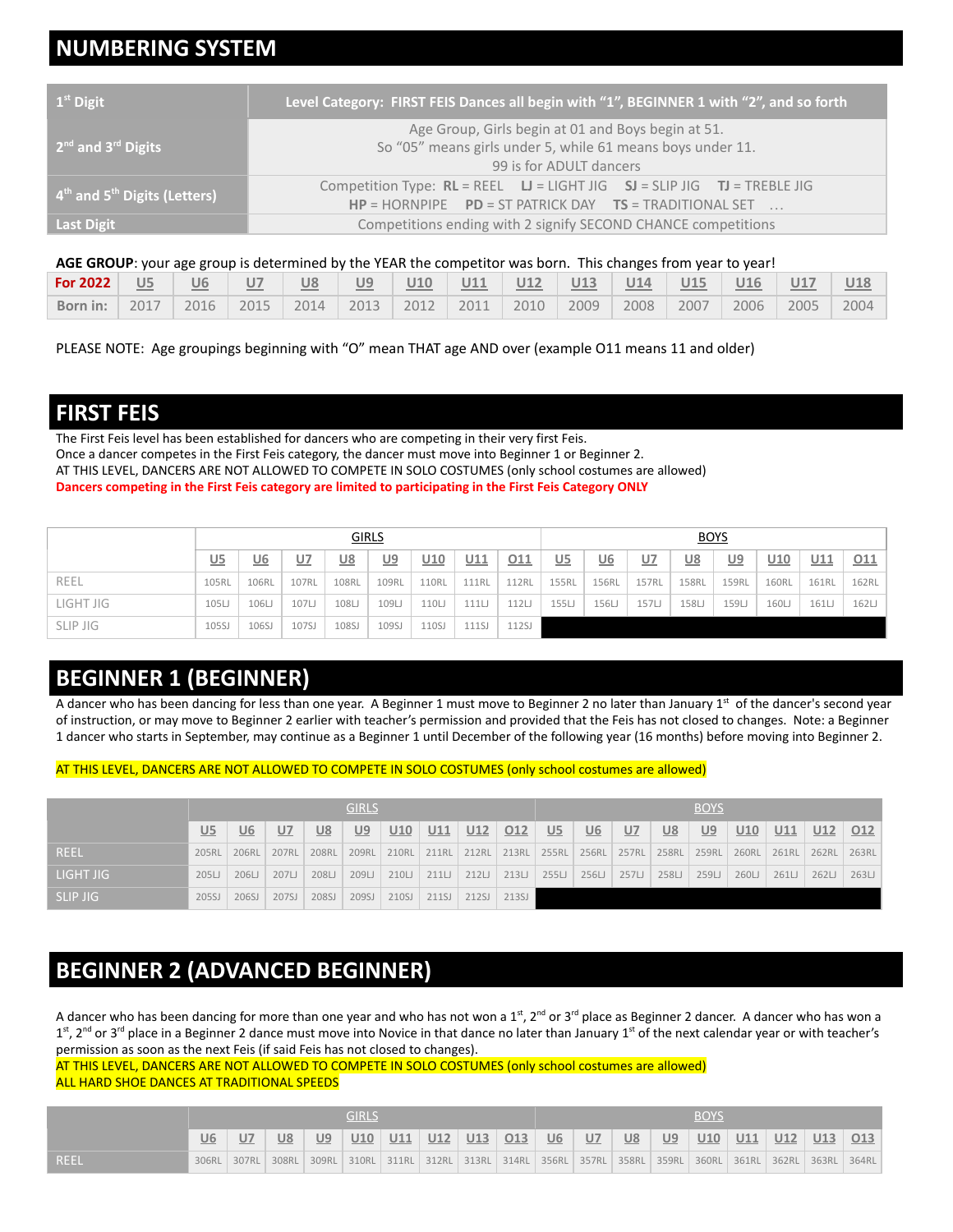| LIGHT JIG         | 306LJ | 307LJ | 308LJ | 309L  | 310LJ | 311L  | 312LJ | 313L                                                  | 314LJ | 356LJ | 357LJ | 358LJ | 359LJ       | 360LJ                                 | 361LJ | 362L  | 363L  | 364LJ |
|-------------------|-------|-------|-------|-------|-------|-------|-------|-------------------------------------------------------|-------|-------|-------|-------|-------------|---------------------------------------|-------|-------|-------|-------|
| <b>SLIP JIG</b>   | 306SJ | 307SJ | 308SJ | 309SJ | 310SJ | 311SJ | 312SJ | 313SJ                                                 | 314SJ |       |       |       |             |                                       |       |       |       |       |
| <b>TREBLE JIG</b> | 306TJ | 307TJ | 308TJ | 309TJ | 310TJ | 311TJ | 312TJ | 313TJ                                                 | 314TJ | 356TJ | 357TJ | 358TJ | 359TJ       | 360TJ                                 | 361TJ | 362TJ | 363TJ | 364TJ |
| <b>HORNPIPF</b>   | 306HP | 307HP |       |       |       |       |       | 308HP 309HP 310HP 311HP 312HP 313HP 314HP 356HP 357HP |       |       |       | 358HP | 359HP       | 360HP 361HP 362HP 363HP 364HP         |       |       |       |       |
| ST PATRICK'S DAY  | 306PD | 307PD |       |       |       |       |       | 308PD 309PD 310PD 311PD 312PD 313PD 314PD 356PD 357PD |       |       |       |       | 358PD 359PD | 360PD   361PD   362PD   363PD   364PD |       |       |       |       |

### **NOVICE**

A dancer moves into Novice as a result of placing 1<sup>st</sup>, 2<sup>nd</sup>, or 3<sup>rd</sup> in that dance as indicated in Beginner 2. A dancer who wins 1<sup>st</sup> in a Novice dance must move into Prizewinner level in that dance no later than January 1<sup>st</sup> of the next calendar year or with teacher's permission as soon as the next feis (if said feis has not closed to changes).

\*ALL HARD SHOES DANCES CAN BE DONE AT EITHER TRADITIONAL SPEED OR SLOW SPEED

|                        |       |           |       |       |       | <b>GIRLS</b> |       |       |       |                 |       |           |       |            |       | <b>BOYS</b> |       |       |       |       |
|------------------------|-------|-----------|-------|-------|-------|--------------|-------|-------|-------|-----------------|-------|-----------|-------|------------|-------|-------------|-------|-------|-------|-------|
|                        | U7    | <u>U8</u> | U9    | U10   | U11   | U12          | U13   | U14   | U15   | O <sub>15</sub> | $U$ 7 | <u>U8</u> | U9    | <u>U10</u> | U11   | U12         | U13   | U14   | U15   | 015   |
| <b>REEL</b>            | 407RL | 408RI     | 409RL | 410RL | 411RL | 412RL        | 413RL | 414RL | 415RL | 416RL           | 457RL | 458RL     | 459RL | 460RL      | 461RL | 462RL       | 463RL | 464RL | 465RL | 466RL |
| LIGHT JIG              | 407LJ | 408LJ     | 409LJ | 410LJ | 411LJ | 412LJ        | 413LJ | 414LJ | 415LJ | 416LJ           | 457LJ | 458LJ     | 459LJ | 460LJ      | 461LJ | 462LJ       | 463LJ | 464LJ | 465LJ | 466LJ |
| <b>SLIP JIG</b>        | 407SJ | 408SJ     | 409SJ | 410SJ | 411SJ | 412SJ        | 413SJ | 414SJ | 415SJ | 416SJ           |       |           |       |            |       |             |       |       |       |       |
| *TREBLE JIG            | 407TJ | 408TJ     | 409TJ | 410TJ | 411TJ | 412TJ        | 413TJ | 414TJ | 415TJ | 416TJ           | 457TJ | 458TJ     | 459TJ | 460TJ      | 461TJ | 462TJ       | 463TJ | 464TJ | 465TJ | 466TJ |
| *HORNPIPE              | 407HP | 408HP     | 409HP | 410HP | 411HP | 412HP        | 413HP | 414HP | 415HP | 416HP           | 457HP | 458HP     | 459HP | 460HP      | 461HP | 462HP       | 463HP | 464HP | 465HP | 466HP |
| <b>TRADITIONAL SET</b> | 407TS | 408TS     | 409TS | 410TS | 411TS | 412TS        | 413TS | 414TS | 415TS | 416TS           | 457TS | 458TS     | 459TS | 460TS      | 461TS | 462TS       | 463TS | 464TS | 465TS | 466TS |

## **PRIZE WINNER (OPEN)**

#### A dancer moves into Prizewinner as a result of placing  $1<sup>st</sup>$  place as indicated in Novice. \*ALL HARD SHOES DANCES CAN BE DONE AT EITHER TRADITIONAL SPEED OR SLOW SPEED

|                   |       |           |       |       |       | <b>GIRLS</b> |       |       |       |            |       |           |           |            | <b>BOYS</b> |       |            |       |       |       |
|-------------------|-------|-----------|-------|-------|-------|--------------|-------|-------|-------|------------|-------|-----------|-----------|------------|-------------|-------|------------|-------|-------|-------|
|                   | U7    | <u>U8</u> | U9    | U10   | U11   | U12          | U13   | U14   | U15   | <u>015</u> | $U$ 7 | <u>U8</u> | <u>U9</u> | <u>U10</u> | U11         | U12   | <u>U13</u> | U14   | U15   | 015   |
| <b>REEL</b>       | 507RL | 508RL     | 509RL | 510RL | 511RL | 512RL        | 513RL | 514RL | 515RL | 516RL      | 557RL | 558RL     | 559RL     | 560RL      | 561RL       | 562RL | 563RL      | 564RL | 565RL | 566RL |
| <b>SLIP JIG</b>   | 507SJ | 508SJ     | 509SJ | 510SJ | 511SJ | 512SJ        | 513SJ | 514SJ | 515SJ | 516SJ      |       |           |           |            |             |       |            |       |       |       |
| *TREBLE JIG       | 507TJ | 508T.     | 509TJ | 510TJ | 511TJ | 512TJ        | 513TJ | 514TJ | 515TJ | 516TJ      | 557TJ | 558TJ     | 559TJ     | 560TJ      | 561TJ       | 562TJ | 563TJ      | 564TJ | 565TJ | 566TJ |
| <b>*HORNPIPE</b>  | 507HP | 508HP     | 509HP | 510HP | 511HP | 512HP        | 513HP | 514HP | 515HP | 516HP      | 557HP | 558HP     | 559HP     | 560HP      | 561HP       | 562HP | 563HP      | 564HP | 565HP | 566HP |
| 'TRADITIONAL SET. | 507TS | 508TS     | 509TS | 510TS | 511TS | 512TS        | 513TS | 514TS | 515TS | 516TS      | 557TS | 558TS     | 559TS     | 560TS      | 561TS       | 562TS | 563TS      | 564TS | 565TS | 566TS |

### **PRELIMINARY CHAMPIONSHIP**

A dancer who wins 1<sup>st</sup> place in each of the Open dances (reel, slip-jig, treble jig, and hornpipe) can move into Preliminary Championships with teacher's permission. Boys and Girls will compete against each other, however if there are at least 5 boys entered, the boys will be moved into a separate competition. In cases where a Feis elects to split a competition due to a large entry, the split must be done by birth date age in the same manner as the North American Championships. Dancers will perform 48 bars of the reel or 40 bars of the slip-jig **and** 40 bars of the hornpipe or 48 bars of the treble jig. Preliminary Championship will be judged and scored by all 3 judges. In addition, awards will also be posted for each solo round (light and heavy round) based on the scores of one judge (different judges scores for light and heavy).

| <b>BOYS/MEN &amp; GIRLS/LADIES*</b>       | U <sub>9</sub> |       | <u> U11</u> | U12   | U13   | U14   | <b>U15</b> | U16   |       | O17   |
|-------------------------------------------|----------------|-------|-------------|-------|-------|-------|------------|-------|-------|-------|
| <b>PRELIMINARY</b><br><b>CHAMPIONSHIP</b> | 609PC          | 610PC | 611PC       | 612PC | 613PC | 614PC | 615PC      | 616PC | 617PC | 618PC |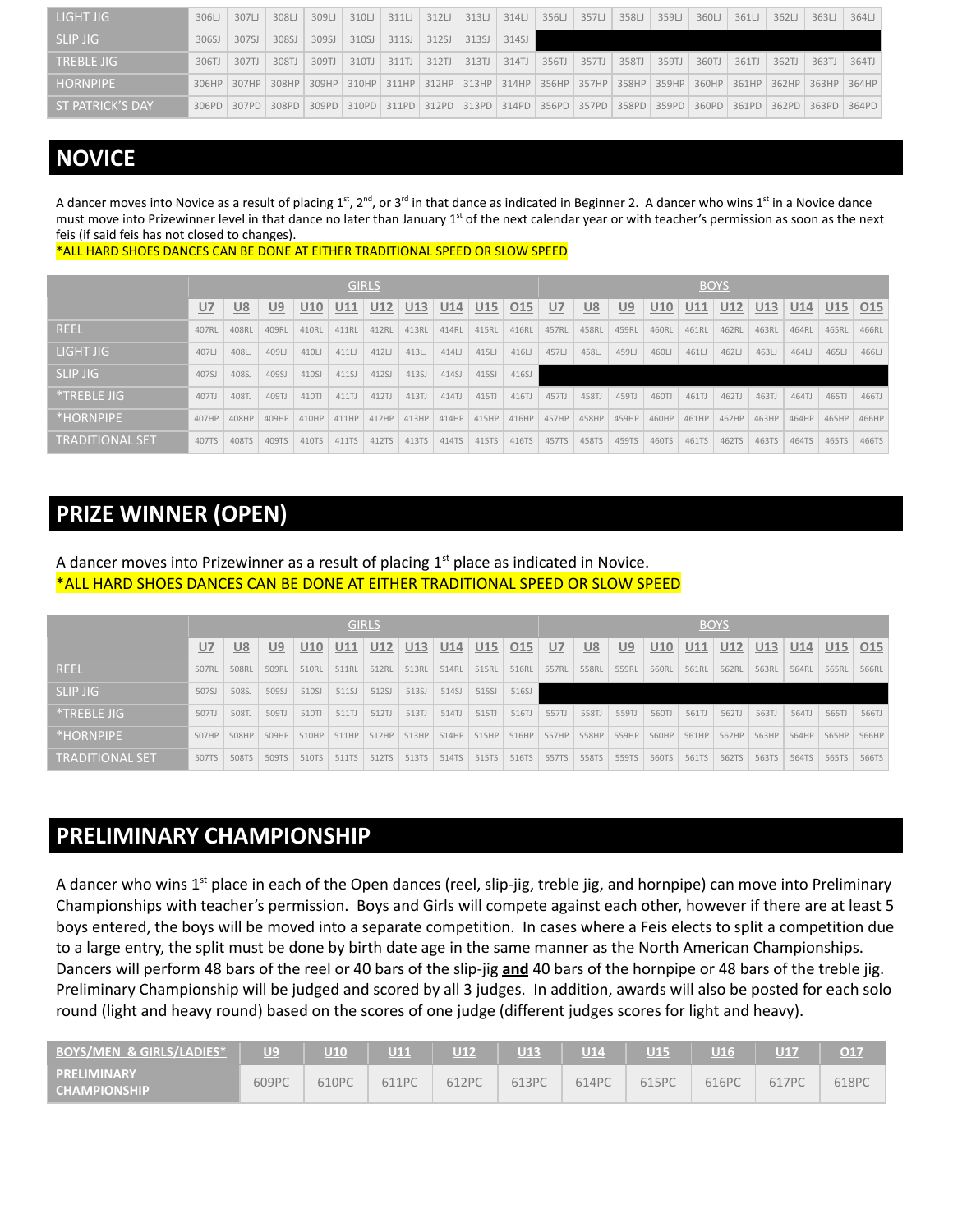### **OPEN CHAMPIONSHIP**

A dancer who wins two 1<sup>st</sup> Place awards in one calendar year will move on to Open Championship the following year, or as soon as the second win is achieved, in any age category, in the following years. Only in the case of back-to-back Feiseanna (successive days), in which case the first win in the first Feis will not change the dancer's status for the second Feis. Placing in a Regional or National Oireachtas does not change the status of a competitor.

Dancers will perform: 48 bars of reel or 40 bars of slip-jig, 40 bars of the hornpipe or 48 bars of the treble jig, and a Set Dance.

**Competitions will be combined in groups of 5 when possible per rules (see Championship rules below). BOYS will be combined with girls if needed.**

| <b>OPEN</b><br><b>CHAMPIONSHIP</b> | U10   | U11   | U12   | <b>U13</b> | U14   | U15   | U16   | U17   | U18   | U19   | O19     |
|------------------------------------|-------|-------|-------|------------|-------|-------|-------|-------|-------|-------|---------|
| <b>GIRLS / LADIES</b>              | 710OC | 711OC | 712OC | 713OC      | 714OC | 715OC | 716OC | 717OC | 718OC | 719OC | 720OC   |
| <b>BOYS / MEN</b>                  | 760OC | 761OC | 762OC | 763OC      | 764OC | 765OC | 766OC | 767OC | 768OC | 769OC | 770OC - |

NOTE: A dancer who has not received a legitimate placing (sufficient competitors within the normal placing scale) along with a dancer who has not placed in Open Championships for two consecutive years, may return to their previous competition level. For example, an Open Championship dancer that does not place in two consecutive years may return to Preliminary Championships, the same as a Preliminary dancer who does not place can return to Prizewinner.

## **ADULT COMPETITIONS**

An Adult dancer is defined as any dancer who started Irish dancing at the age of 18 or older OR any dancer 18 or older who has not competed in at least five years in a youth competition AND has never placed in the top three in a youth Preliminary championship competition of more than five competitors. Dancers who are in the Adult categories cannot enter any competition other than Adult specified competitions. A dancer who wishes to return to any category other than Adult must remain out of Adult competitions until they retire from dancing for five consecutive years. A Masters Preliminary dancer is defined as any dancer over the age of 25 who has previously placed in the top three of a youth Preliminary competition of five or more competitors. A Masters Open level dancer is defined as any dancer over the age of 25 who has never competed in a youth Open Championship competition or placed first in a Masters Preliminary competition.

Beginner 1 & 2 hard shoe dances will be at traditional speeds. Novice /Prizewinner hard shoe dances may be performed at either traditional or slow speeds.

CHAMPIONSHIP SPECIAL: Dancers will perform 48 bars of the reel or 40 bars of the slip-jig and 40 bars of the hornpipe or 48 bars of the treble jig and traditional set.

|                             | Beginner 1 | Beginner 2 | <b>Novice</b> | Prizewinner | Special |
|-----------------------------|------------|------------|---------------|-------------|---------|
| <b>REEL</b>                 | 299RL      | 399RL      | 499RL         | 599RL       |         |
| LIGHT JIG                   | 299日       | 399LJ      | 499LJ         | 599LJ       |         |
| <b>SLIP JIG</b>             | 299SJ      | 399SJ      | 499SJ         | 599SJ       |         |
| <b>TREBLE JIG</b>           | 299TJ      | 399TJ      | 499TJ         | 599TJ       |         |
| <b>HORNPIPE</b>             | 299HP      | 399HP      | 499HP         | 599HP       |         |
| <b>TRADITIONAL SET</b>      | 299TS      | 399TS      | 499TS         | 599TS       |         |
| <b>CHAMPIONSHIP SPECIAL</b> |            |            |               |             | 860SP   |

## **FIGURES AND CEILI**

- There are no restrictions on figure age groups.
- Figure age groups will be determined by the oldest dancer.

|         |                | <b>FIGURE DANCING</b> |                           |
|---------|----------------|-----------------------|---------------------------|
|         | 2 HAND<br>Reel | <b>3 HAND</b><br>Reel | <b>4 HAND</b><br>Reel/Jig |
| Under 7 | 9207FD         | 9307FD                | 9407FD                    |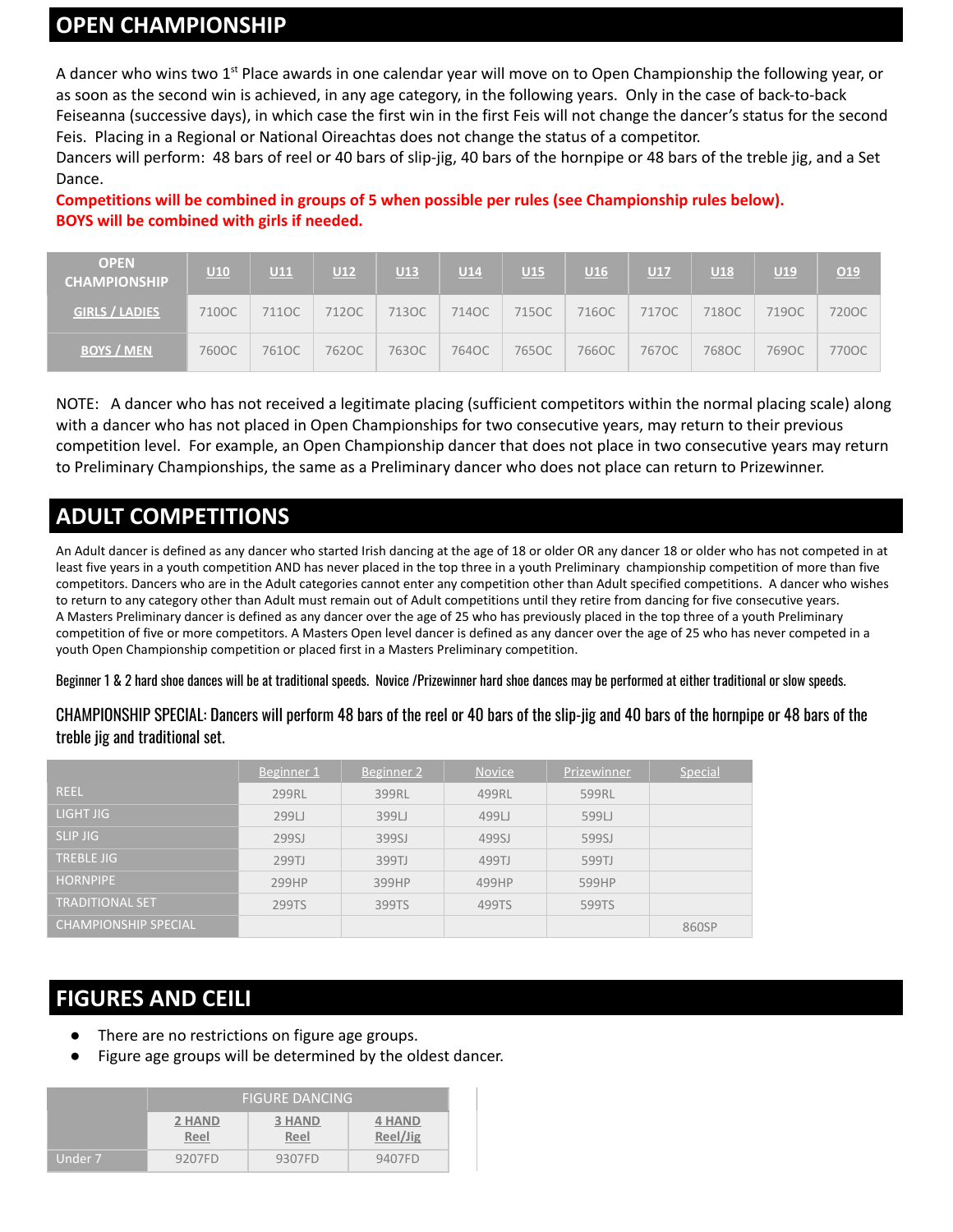| Under 9      | 9209FD | 9309FD | 9409FD |
|--------------|--------|--------|--------|
| Under 11     | 9211FD | 9311FD | 9411FD |
| Under 13     | 9213FD | 9313FD | 9413FD |
| Under 15     | 9215FD | 9315FD | 9415FD |
| Over 15      | 9216FD | 9316FD | 9416FD |
| <b>ADULT</b> | 9299FD | 9399FD | 9499FD |

### **MID-AMERICA REGIONAL DANCING COMPETITION RULES**

- 1. In the case of all solo and team competitions in all grades, the age of a competitor on 1st January of the year in which the competition is held will determine the right of entry. For the purposes of this Rule a competitor whose birthday occurs on 1st January shall be deemed to be under the age attained on that date.
- 2. Competitions are open to all but those holding a TMRF, TCRG, or ADCRG designation. A feis can only accept entries from pupils of teachers registered with An Coimisiun and registered with both the IDTANA and the North American region in which they reside.
- 3. A competitor may be disqualified for any of the following reasons:
	- a. Conduct unbecoming a lady or gentleman.
	- b. Failure to report on time to compete. (Penalty: disqualification from said event)
	- c. Falsification of age or other important facts i.e., teaching, award winning, competing under another competitor's name or number, etc.

Penalty for (a) or (c): Competitor will be disqualified from the Feis at which the occurrence happened and from all registered Feiseanna for a period of one year beginning at the date of the occurrence.

- 4. Competitions may be closed if there are no competitors at the assigned stage ready to compete when the competition is scheduled or announced. This does not pertain to a situation where competitors are involved in stage conflicts, and such conflicts will be handled by the stage monitor.
- 5. Steel taps or "bubble" heels on dancing shoes and any display of awards is prohibited. Authentic Gaelic dress is desired.
- 6. First Feis (if offered), Beginner and Advanced Beginner, aka Beginner I and II, must wear a class costume, or a skirt/pants and top. All other categories are excluded from this rule. Modest attire is encouraged when a competitor is not dancing.
- 7. Competitor's number must be worn and visible to adjudicators when performing in all competitions. Use of reflective plastic number covers is discouraged.
- 8. The number of awards given is determined by the Feis Committee and is based on the scores and ranks given by the adjudicator(s).
- 9. Complaints must be in writing stating names and other factual information and signed by the complainant. A \$25.00 fee must be enclosed and presented to the Feis Chairman within one hour of the occurrence. The fee will be returned if the complaint is upheld.
- 10. The Feis Committee and any organization affiliated with same, will not be held responsible for personal injury, property loss or damage. Destruction of Feis property and/or rental property will be punishable by law.
- 11. The Feis reserves the right to reject any entry for cause, to cancel all or part of the Feis and to limit competitor's performing time. The decision of the Feis Committee is final in all matters connected with the Feis.
- 12. All Feiseanna must have a process to allow parents to request that their child or children's name(s) not be listed on the posted competitor list prior to the day of the Feis.
- 13. Competitors must answer all questions as required by the Feis Entry committee, including teacher's name, and include the entry fee for entry to be accepted. Failure to do so will result in a rejected entry.
- 14. With the exception of First Feis and Beginner 1 the status of the dancer does not change unless there are five or more dancers in the competition.
- 15. Photography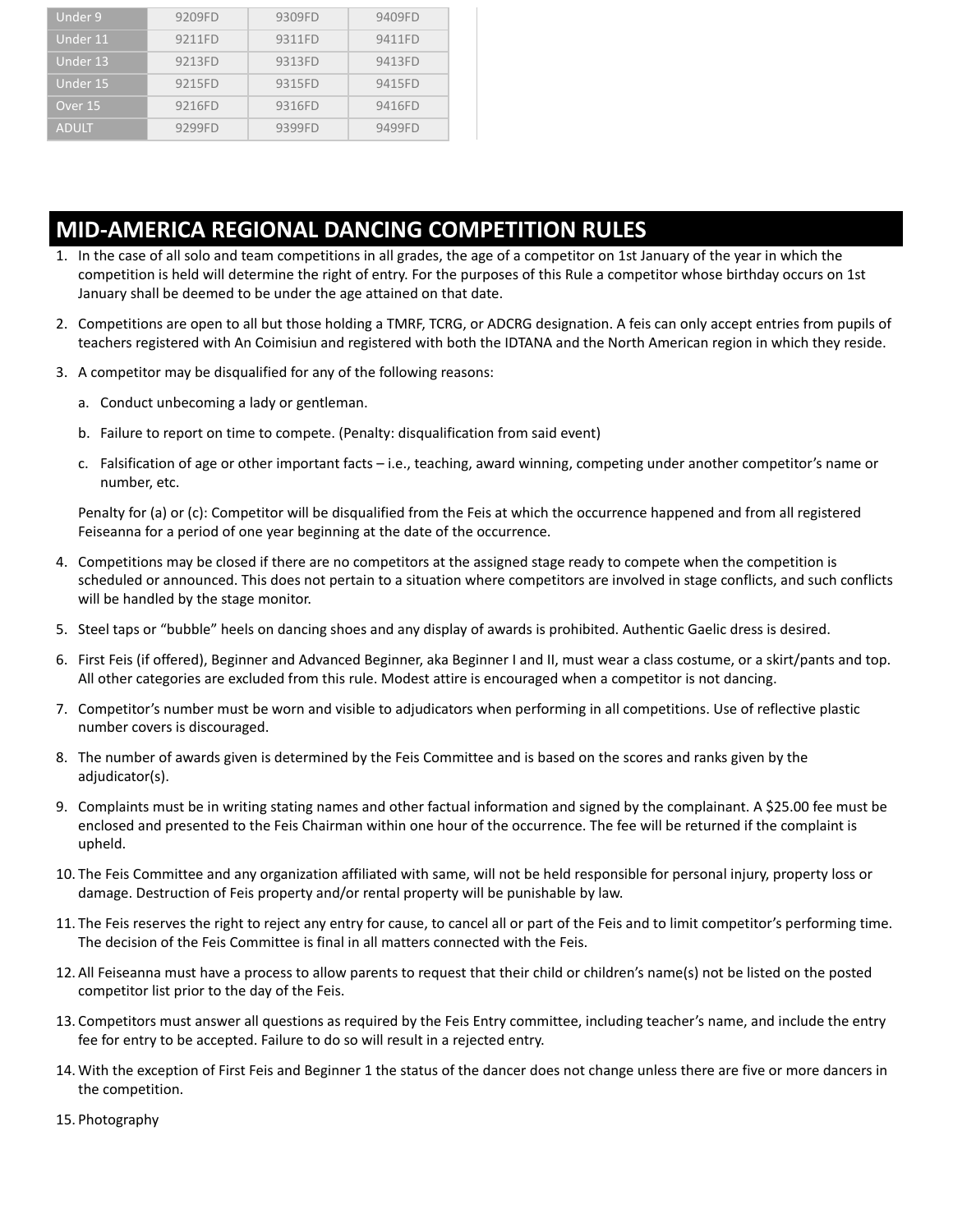- a. With the exception of First Feis, Beginner 1 and Beginner 2 (or their equivalent), photography of any kind which has the capability of capturing a dancer's image while in motion is strictly forbidden.
- b. A Feis may elect to allow in motion photography for publicity purposes, but the pictures are considered the sole property of the Feis and solely for Feis use only; these are not to be used for personal gain through commercial use or sale, and under no circumstances can they be published on any website or other areas, without the express written permission of the persons involved.
- c. Additionally, a professional photographer may be formally contracted by a Feis to capture non-motion photographs, such as portrait photography, awards ceremonies, etc. and/or in motion photography provided it is taken at a vendor station or suitable location:
	- i. away from the dancing stages and,
	- ii. requested by a consenting parent, guardian, or dancer (over the age of 18).
- 16.No block, en Pointe, toe walking movements, stationary or moving is allowed to be performed for all ages up to and including the under 12 age group. However, after September 1 of each year an exception is made for those dancers who are 11 dancing in the under 12 age group.
- 17.No substance that can become airborne should be used on any dance floor in an attempt to improve traction.

### **GRADE LEVEL RULES**

- 1. Solo competitors in First Feis (if offered), Beginner, Advanced Beginner, Novice or Open (Prizewinner) competitions:
	- a. Must compete in their own age group.
	- b. Must be prepared to perform two steps in each event.
- 2. With the exception of First Feis and Beginner 1, a dancer's level is determined in each dance (Reel, Light Jig, Single Jig, Slip-Jig, Hornpipe, Treble Jig, and Traditional Set). Traditional Set Dances are limited to those dances determined by An Coimisiun Le Rince Gaelacha as traditional set dances.
- 3. A Feis Committee may combine competitions if there are less than 5 competitors entered as follows:
	- 1. Two consecutive age groups, combined into the higher of the two groups, within that grade.
	- 2. Three consecutive age groups, combined into the highest age group, within that grade.
	- 3. All Boys' grades competitions shall be initially entered in single year age groups within that grade.
	- 4. If there are less than 5 Boys entered in any one age group within that grade, competitions may be combined in the following order:
		- a. Double, All Boys, age group into the higher of the two groups within that grade
		- b. If a double, All Boys age group does not create 5 or more entries, the Boys shall be combined into the corresponding single year Girls' age group.
		- c. If the combined Boys and Girls age group still does not create 5 or more entries, that competition may be combined as stated in rule #2 above.
	- 5. 100 and 200 level competitions may be combined as follows:
		- a. Ages under 8 and below, CANNOT be combined with other age groups within that grade, but Boys and Girls may be combined in the corresponding single year Girls' age group within that grade.
		- b. Ages under 9 and above may first be combined into 2 consecutive age groups within that grade.If the combined competition still does not create 5 or more entries, that competition may be combined using rules 2, 3 and 4 above.
- 4. Each region may determine the system for moving dancers from one grade to another, as they see appropriate for their region.
- 5. The syllabus is to contain all grade categories.
- 6. Competitors have the option to remain in the same category for the remainder of the Feis year.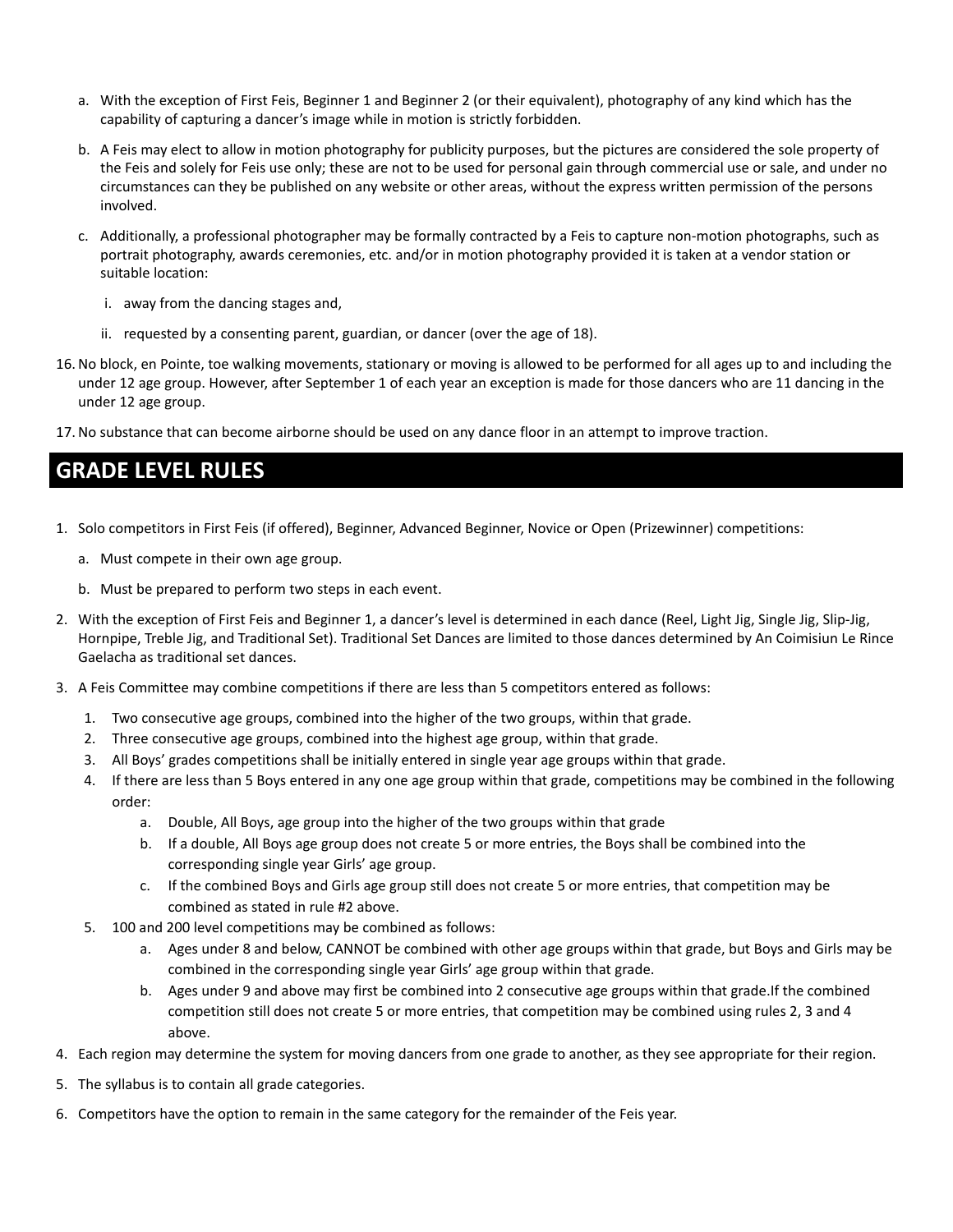- 7. A dancer, at the discretion of the teacher, may move into the next Grade (not Open Championships) without satisfying the requirements. However, once a dancer competes in the higher level, they can never move back to a lower category, (except as outlined in Rule 1, above).
- 8. Grade Levels
	- a. **First Feis:** A dancer who has never competed in a Feis. A dancer can only be in this category for a single day and cannot compete at any other level in the Feis. Dancers must compete with Basic Steps that coincide with the Grade Exam Syllabus.
	- b. **Beginner I (Beginner) Grade:** A beginner is a competitor who has not yet taken a full year of Irish Dance lessons, thereby giving beginners a full year with such status. A Beginner must move into the Beginner 2/Advanced Beginner category the next year. Dancers must compete with Basic Steps that coincide with the Grade Exam Syllabus.
	- c. **Beginner 2 (Advanced Beginner) Grade:** An advanced beginner who wins 1st, 2nd or 3rd place will advance to the Novice category in that particular dance. Competition dances are reel, light jig, slip jig, traditional treble jig and traditional hornpipe, as a minimum requirement. Dancers must compete with Basic Steps that coincide with the Grade Exam Syllabus.
	- d. **Novice Grade:** A novice who wins a 1st place will advance to the Open (Prizewinner) category in that particular dance.
	- e. **Open Prizewinner Grade:** A competitor who does not qualify as a beginner, advanced beginner or as a novice.
	- f. **Adult:** An Adult dancer is defined as any dancer who started Irish dancing at the age of 18 or older OR any dancer 18 or older who has not competed in at least five years in a youth competition AND has never placed in the top three in a youth Preliminary championship competition of more than five competitors.
- 9. First Feis (if offered), Beginner I, and Beginner 2 are required to dance at traditional speeds. Novice and Open/Prizewinner dancers may choose between traditional and Oireachtas speeds.
- 10. The following dance speeds must be adhered to;

|                  | <b>First Feis</b> | Beg 1 | Beg 2 | <b>Novice</b> | <b>Prizewinner</b> |
|------------------|-------------------|-------|-------|---------------|--------------------|
| <b>Reel</b>      | 122               | 122   | 122   | 113           | 113                |
| <b>Light Jig</b> | 115               | 115   | 115   | 115           | 115                |
| Slip Jig         | 122               | 122   | 122   | 113           | 113                |
| Single Jig       | 124               | 124   | 124   | 124           | 124                |
| Treble Jig       |                   |       | 92    | 73/92         | 73/92              |
| <b>Hornpipe</b>  |                   |       | 138   | 113/138       | 113/138            |

| <b>Traditional Sets</b>    | <b>Traditional Speed</b> |  |  |
|----------------------------|--------------------------|--|--|
| <b>St. Patrick's Day</b>   | 94                       |  |  |
| <b>Blackbird</b>           | 144                      |  |  |
| Job of the Journeywork     | 138                      |  |  |
| <b>Three Sea Captains</b>  | 96                       |  |  |
| <b>Garden of Daisies</b>   | 138                      |  |  |
| Jockey to the Fair         | 90                       |  |  |
| <b>King of the Fairies</b> | 130                      |  |  |

- 11. First Feis, Beginner 1 and Beginner 2 perform only basic steps to coincide with the Grade Exam Syllabus.(IDTAMA, 1/1/17)
- 12. Dancers competing in the First Feis category are limited to participating in the First Feis Category only. (IDTAMA, 1/1/17)

### **CHAMPIONSHIP LEVEL RULES**

1. First place winners in the Open Championship category cannot return to a Preliminary or Open (Prizewinner) competition. Placing in a Regional or National Oireachtas does not change the status of a competitor. A dancer who moves into Open Championship must stay a minimum of 2 years. If after 2 years they have not placed they are allowed to return to Preliminary. An Open Championship dancer who places is not allowed to return to Preliminary until 2 years after their last placement.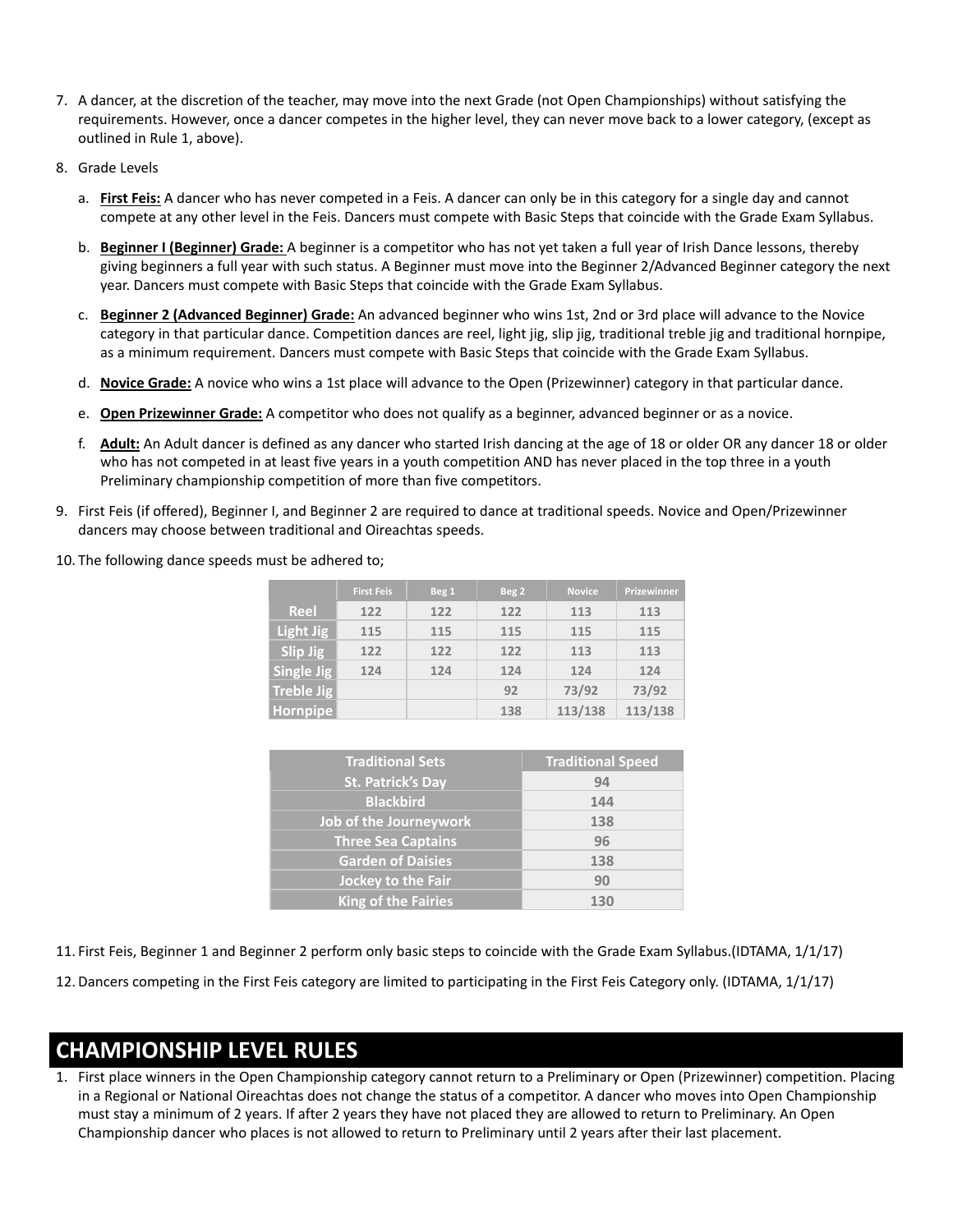- 2. Entrants in any Championship event may not enter in any other (Grade) events, but may enter in Figure Dances and Specials, ie Treble Reel Competition, etc.
	- a. Dancers must qualify for Open Championship via the method now in place for Preliminary Championship, i.e. two 1st place wins.
	- b. Dancers must compete in the Preliminary Championship competition in order to qualify for Open Championship
- 3. Preliminary Championships are open to those who:
	- a. A dancer who wins 1st place in each of the Open Prizewinner dances (reel, slip-jig, treble jig, and hornpipe) can move into Preliminary Championships with teacher's permission.
	- b. Have never won 1st, 2nd or 3rd in Open Championship. A dancer who wins two first place awards will move on to Open Championship at the next Feis they enter, or as soon as the second win is achieved, in any age category, in the following years. Only in the case of back-to-back feiseanna (successive days), in which case the first win in the first Feis will not change the dancer's status for the second Feis. A dancer is required to perform a light shoe dance (reel or slip jig for ladies and reel only for men), and a hard shoe dance. A Feis can opt to offer either a) a set dance or b) a jig/hornpipe.
- 4. A Mid-America region feis may choose to combine boys and girls in Open Championship competitions when there are less than 5 dancers registered in a particular age category.
- 5. One of the following statements MUST be in the feis syllabus:
	- a. When there are less than five dancers registered in a particular Open Championship age category, the boys and girls will NOT be combined.

OR

- b. When there are less than five dancers registered in a particular Open Championship age category, the boys and girls WILL be combined.
- 6. The boys' open championship age categories will match the girls' open championship age categories.
- 7. Every competitor in Preliminary or Open Championship must have a minimum of 8 rotations or 10 minutes between each of their rounds.

### **FIGURE/CEILI TEAM RULES**

- 1. Teachers or team captains are responsible that their teams are complete and in position when the competition is announced.
	- a. There are no restrictions on figure age groups
	- b. Figure age groups will be determined by the oldest dancer.
	- c. 8 hand teams are allowed to repeat dancers at all Mid-America feiseanna in accordance with the World and Regional Oireachtas rules.
- 2. The length of 2 hand and 3 hand dances in competition are to be 48 bars of music plus an 8 bar introduction.

### **ADJUDICATORS & MUSICIANS**

- 1. Musicians and adjudicators cannot be approached during a competition by anyone except the Feis Committee. No one can approach them while a competitor is performing.
- 2. Musicians employed by the Feis Committee will be solely under the direction and management of the Feis Committee on Feis day.
- 3. In matters pertaining to adjudication, the decision of the adjudicators is final.
- 4. Adjudicators are to monitor the quality of music at the stage(s) to which they are assigned.